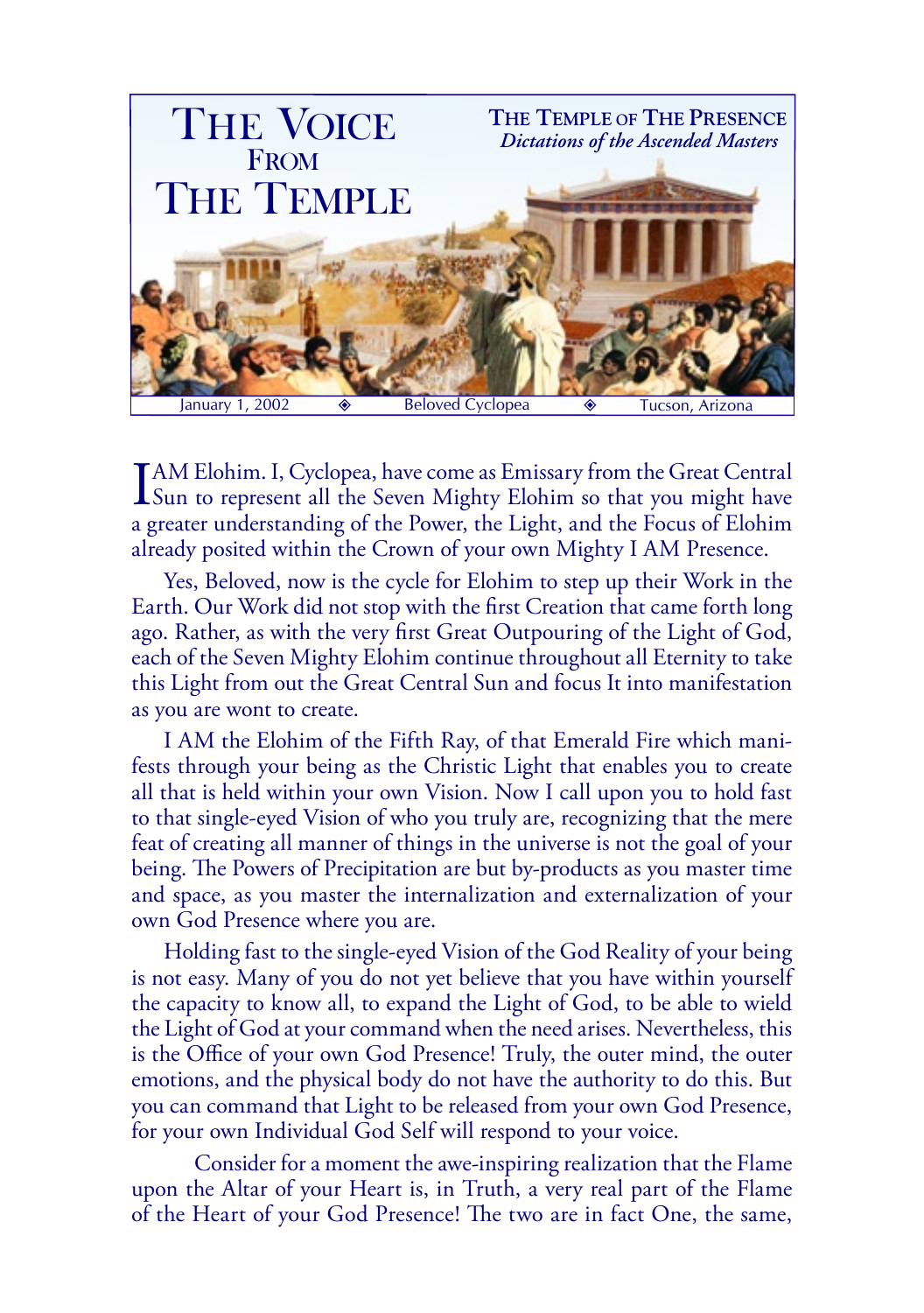## *Beloved Cyclopea January 1, 2002*

identical Immortal, Victorious Threefold Flame! This should tell you how very close are the Creative Powers — *the selfsame Divine Powers of Creation used by the Elohim to create entire worlds* — to your outer expression.

Those who say "I can't" or "I won't" negate the process before ever trying. Beloved Ones, TRY! In trying, you exert the striving and the effort to connect yourself with all that is necessary to compel the accomplishment forth. It is only the stumbling blocks of old, untransmuted habits and patterns that get in your way. As you maintain clarity of vision, discipline, and the fullness of the Perfection of the Light of God at every turn, you will begin to see your creative endeavors manifest instantly.

Of what creative endeavors do I speak? Is it the creation of wealth? It is not. Is it the creation of that which is beautiful? It could be. But no, Beloved, that of which I speak at this moment is the veritable creation of the Light of God itself, that Light which knows the Identity of your God Presence. For the Heart of God in the Great Central Sun — from whence has come your Individualized God Presence — is yet Home to your I AM Presence. Here, within the Eternal Fires of the God of very Gods, are the familiar surroundings that engender the nourishment, the strength, the fortitude, and yes, the Powers that are focused by your Presence as it continues to support you in your outer vehicles throughout your incarnation.

Do you see, Beloved, how the unbroken lineage of Sacred Fire connects the very Flame upon the Altar of your Heart all the way to the Great Central Sun and to the Heart of Elohim? This is why We have come to impress upon you the fullness of the Opportunity extended to you where you are, to cajole you, to encourage you, to empower you to strive harder.

Invoke the Light of God! Allow for that Light to do its Perfect Work! Then, when you have done all you can do, let go — and let your own God Presence complete the Work. That is when you hold fast with the strength of your own inner Fire, hold tenaciously to the Light of your own God Presence, not wavering for one millisecond. Stand fast and allow the Light of God to perform the final Work!

This is the inner Strength that you must cultivate! For without it you may not be able to hold on to the Fire as It is released through your being. The Fire requires the physical body be strengthened. More than this, as the Pink, Blue and Gold Flames upon the Altar of your Heart begin to expand, they must combine with the Flames of God Light focused within your own God Presence – and, yes, fuse with the Flames of Elohim anchored within thy Crown and Third Eye!

Do you begin to see how each of the Seven Rays of God Consciousness focused by the Elohim are constantly available for you to create with, to serve with, to love with, to bring about more of God in the Earth? It is not enough to merely *desire* to improve your surroundings, although this does occur when you invoke the Light of God. It is not enough to merely *desire*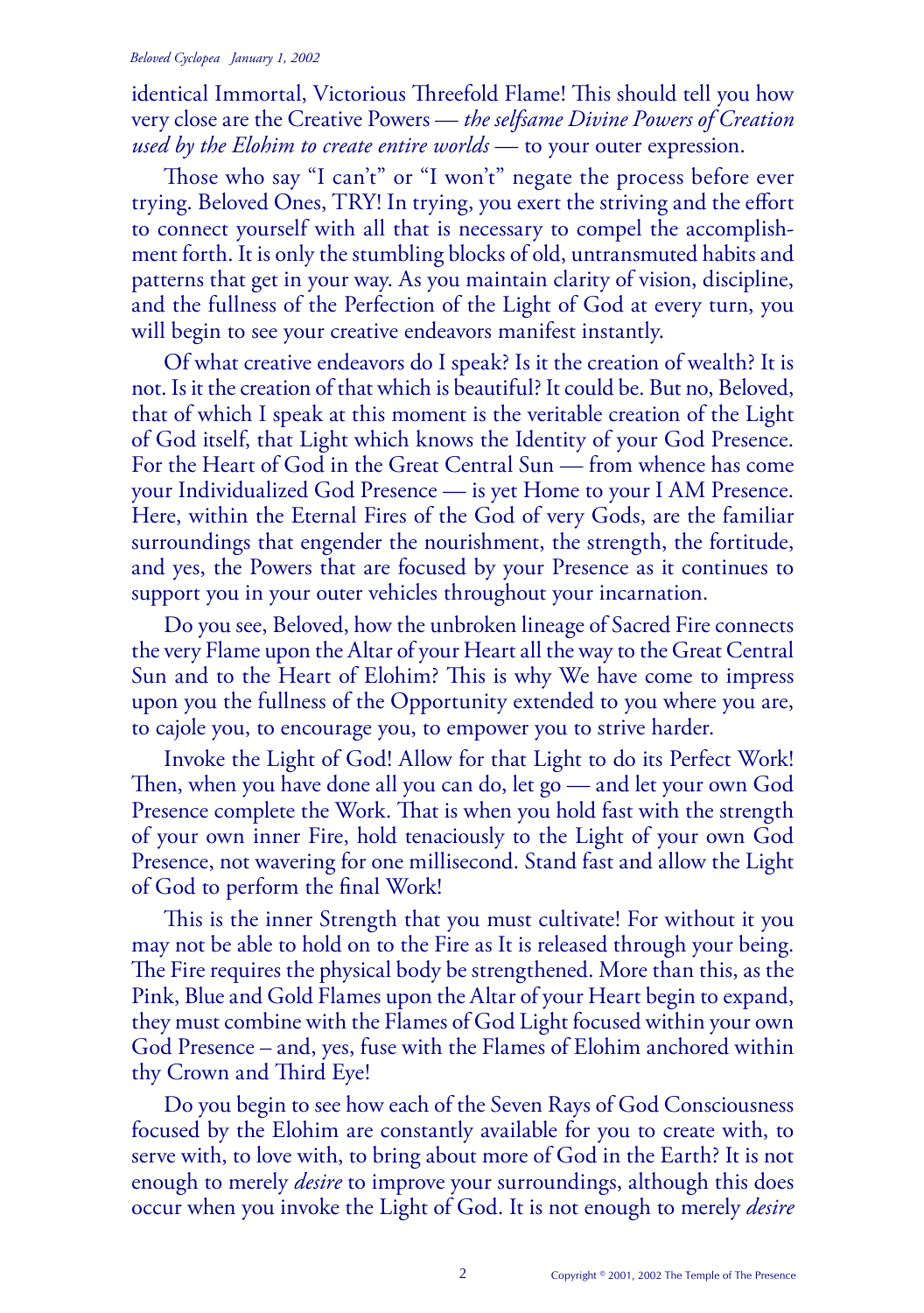to be in Service, although this occurs naturally when you invoke the Light of God. You cannot hold on to all that will be deposited within your own being. That Light must overflow, and you will *desire* to share that which you have first received from the Great Central Sun.

What then of those who turn a deaf ear to that Great Light which you proffer? Love them. Continue to hold the foundation of your support for them by holding fast to the Light, the inner Strength and commitment of the unconditional Love that you will radiate. Do not merely turn on your heels and say, "Hmm, they did not appreciate what I gave them. Therefore I will take it all back." That is childish, selfish, and beneath one who seeks to wear their Holy Christ Self as a Mantle entrusted to them unconditionally by the Light of their own God Presence.

Oh, can you not see how the small and petty things of the Earth are insignificant in the Grand Scheme of your Life? Can you not see that which God, your own God Presence, and, yes, Alpha and Omega have in store for you? *You are Sons and Daughters of God!* You are the elect, those chosen to stand in the Gates — the High Gates of the Golden Cities of the Universe — where you may elect to be a part of that which is the ongoing Creation of the Universe; where you can move at will in, through, and around all of the Spheres of the Universe; where you can elect to contemplate and meditate upon the Nirvanic Fires of the Heart of God. All this and more are yours once you have mastered the anchoring of the Light of your own God Presence right where you are.

You descended into the Earth as a burst of  $Light - as$  the Threefold Flame incarnate — scintillating, revolving, spinning, setting into motion the multiplying action of your own cells, which by spiritual contagion, continued to build up your form and all of your vehicles of consciousness in each earthly plane. This, Beloved, was initiated when your own God Presence first elected to enter into the Earth. You have the support of Elohim, of the Chohans of the Seven Rays, and of all of the Ascended Masters throughout the Cosmos who will assist you in the nourishment, in the holding of the balance, and in the Currents of Light that bring forth the Energy and the spinning action of the Earth, as well as the Great Magnitude of the Hearts of Fire of those Ascended and Cosmic Beings who beat the Heart at the Center of the Earth, where the Sun-of-Even-Pressure never lets up, never diminishes. This is the Constancy of the Consciousness of these great and magnificent Ones!

Perhaps you have considered that these Great Ones are far removed from your own Mighty I AM Presence. But why do you think that the Mighty I AM Presence is called "Mighty?" It is only the outer consciousness, this small fraction of the vehicle you are wearing, called a body in the physical, that separates itself from understanding the Currents and Lines of Fire that connect you to your own God Presence.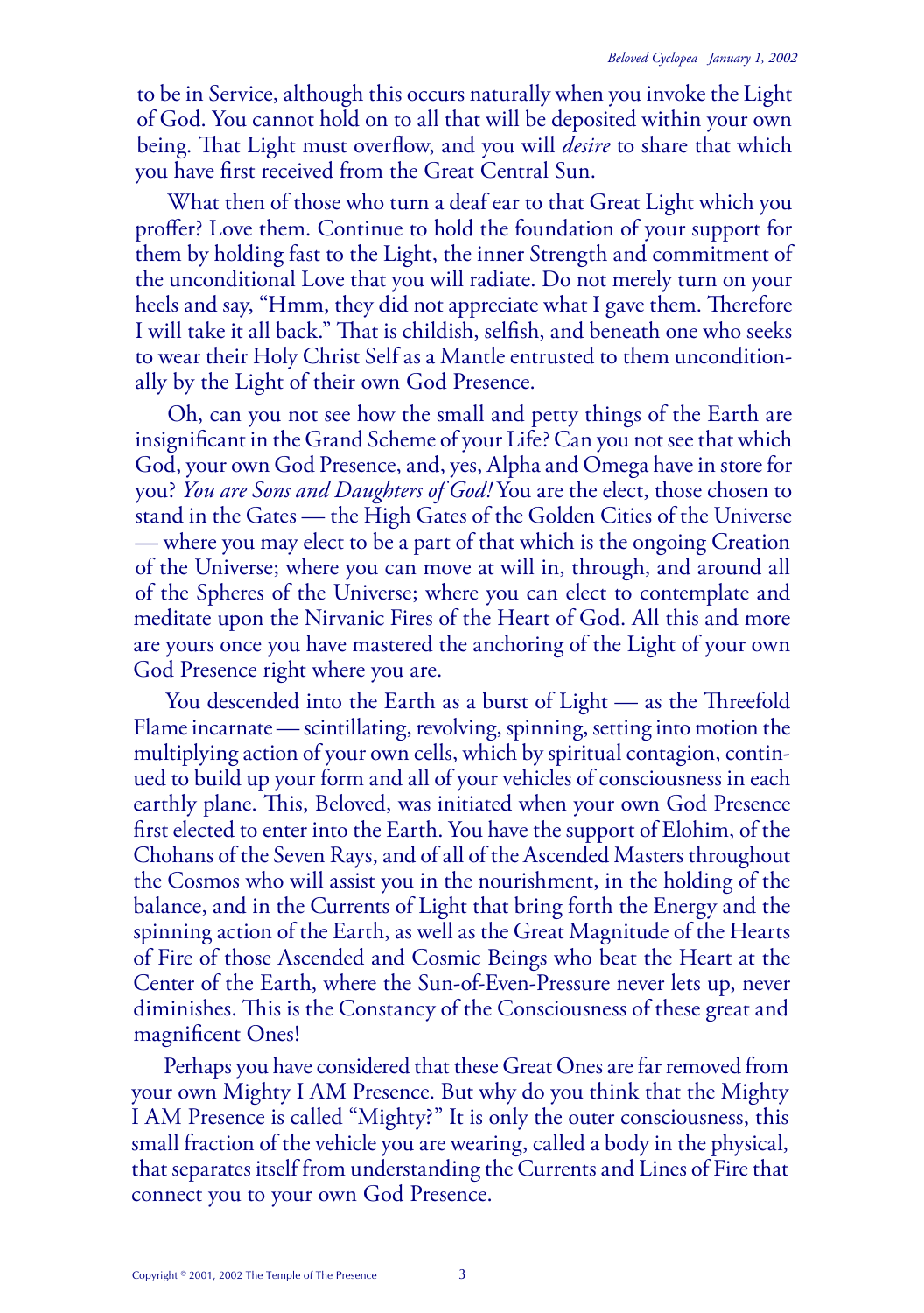## *Beloved Cyclopea January 1, 2002*

We do not tell you this so that you may lord over lesser creation in the Earth that knows not their source. Quite on the contrary, you would lose your Dispensation and Opportunity should you continue such a prideful expression. Your own Holy Christ Self does not tolerate condescending manners.

When you understand the fullness and the richness of Life as it is lived in the Light of God, you want for nothing, you desire nothing, for you have All! There is Wholeness where you are! There is no thing that is too great or too small, too unimportant or too impossible. There is no relationship that cannot be healed, comforted, brought into uniformity with the Great Divine Heart. This is the ongoing Work of the Christ in the physical realm.

The Holy Christ Self was designated to be that One, that Supreme Vehicle, to walk the Earth. Duality, a separation of consciousness, only exists because the willful outer ego of the human self elected to go its separate way. Now you are in the process of reconnecting, realigning, and re-centering in the Heart of God. This allows for the closer walk with your I AM Presence and the Holy Christ Self which you are becoming! It allows the Holy Christ Self to keep you wrapped, day and night, within the protective envelope of your own personal Ray of the Light of God, which you are. That Light of God connects you with the Oneness, the Allness of the entire Universe of Light!

The Great Central Sun that is the storehouse of God's beating Heart for this entire Universe knows well what it means to keep the Constancy of the Divine Pulsation flowing. Those who hold the Consciousness of this Emanation of the pure Essence of God know well what it means to be Constant — never wavering — but only allowing for the eternal Inbreath and Outbreath in perfect Rhythm. This is the Life you can lead, the Life that is availed to you — the eternal Inbreath and Outbreath of the Light of God – harmoniously integrating with the Fire Breath of every other Son and Daughter of God so endowed. This is when the Earth will know Peace! This is when the Earth will know Abundance! This is when the Light of God, as the Emerald Ray, will bring forth the Wealth and Beauty of the Earth, the true natural resources that the Earth depends upon for its nourishment.

And what if those natural resources should dry up or go through major change? Such signs are already showing to be true. Have you considered that it is because there might be new ways for the mankind of Earth to receive their energy? Have you considered that perhaps it is time to move from the era of carbon-based fuels or so called nuclear energy, into a new era of understanding how to work directly with the Light of God? Earthly energy sources are still in the dark ages compared to what they will become during the reign of the Golden Age!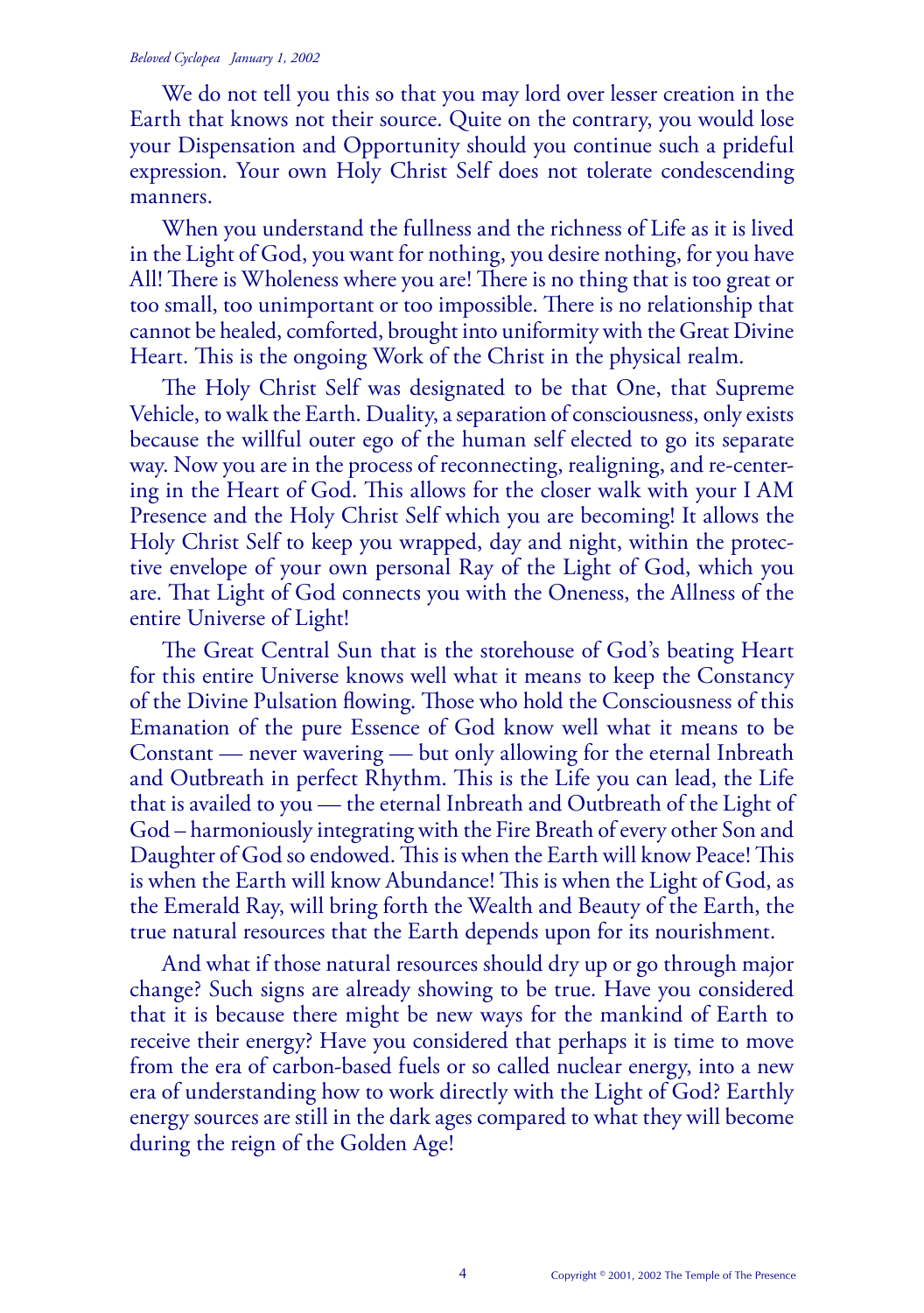When you elevate your consciousness to the Etheric City right over this very place where you are, you will begin to understand how the Light of God facilitates all actions that you make throughout your day even to the assimilation of the very food that you may ingest, or perhaps no food at all but only Light. Your physical bodies are not ready for that yet, but one day, not necessarily so far off in the future, your children or your grandchildren may be ready.

By then you will be Ascended, will you not? [Audience responds: "**Yes!**"] This is our Desire: To see you Ascended, fully clothed in the Light Body of your own Mighty I AM Presence, fully cognizant of the Light and the Power of God, understanding that when an Elohim comes into the room it is to move mountains!

The Seven Elohim, Beloved, have a direct, intimate connection with the Elemental Forces that move, mold and shape all manner of creation. These are the very Forces of the Five Secret Rays that you have at your disposal, although perhaps not their full, unmitigated momentum. Still, the only difference between you and One who is Ascended, or has been Ascended for millenniums, is full and immediate access to that victorious Causal Body Momentum and the continual use of these very Gifts of God. As you develop momentum in all of the areas of God Consciousness, with right use and right action, understanding the wise use of the Light of God, you will begin to build your own rolling momentum. That momentum, Beloved, will accelerate not only your own individual life, but also all those around you whom you affect and, ultimately, the entire Earth!

I, Cyclopea, know well what it means to gaze through eyes beholding only Infinity. There is no ending. There is no finite acknowledgment in the Eyes of the Mind of God. There is always continual acceleration, ongoing momentum, and perpetual movement throughout the Universe and beyond.

The Eyes of Eternity are at your disposal right within your own God Presence and Holy Christ Self! You need not go far, only as far as your Holy Christ Self. Seated in that Authority, fully and completely, the connection of the infinite Mind of God with that luminous mind of your own Holy Christ Self and God Presence will open up that which is vouchsafed to you. In that heightened attunement, you will see and experience firsthand the great expansiveness of the Light that comes forth from the Great Central Sun and moves throughout the universe. It does not stop but continues on and on eternally. Even should that Light be condensed within a particular creation to develop form, still it does not stop. *For there are emanations of Light reverberating from the densest matter to the most infinitely refined particles of Light!*